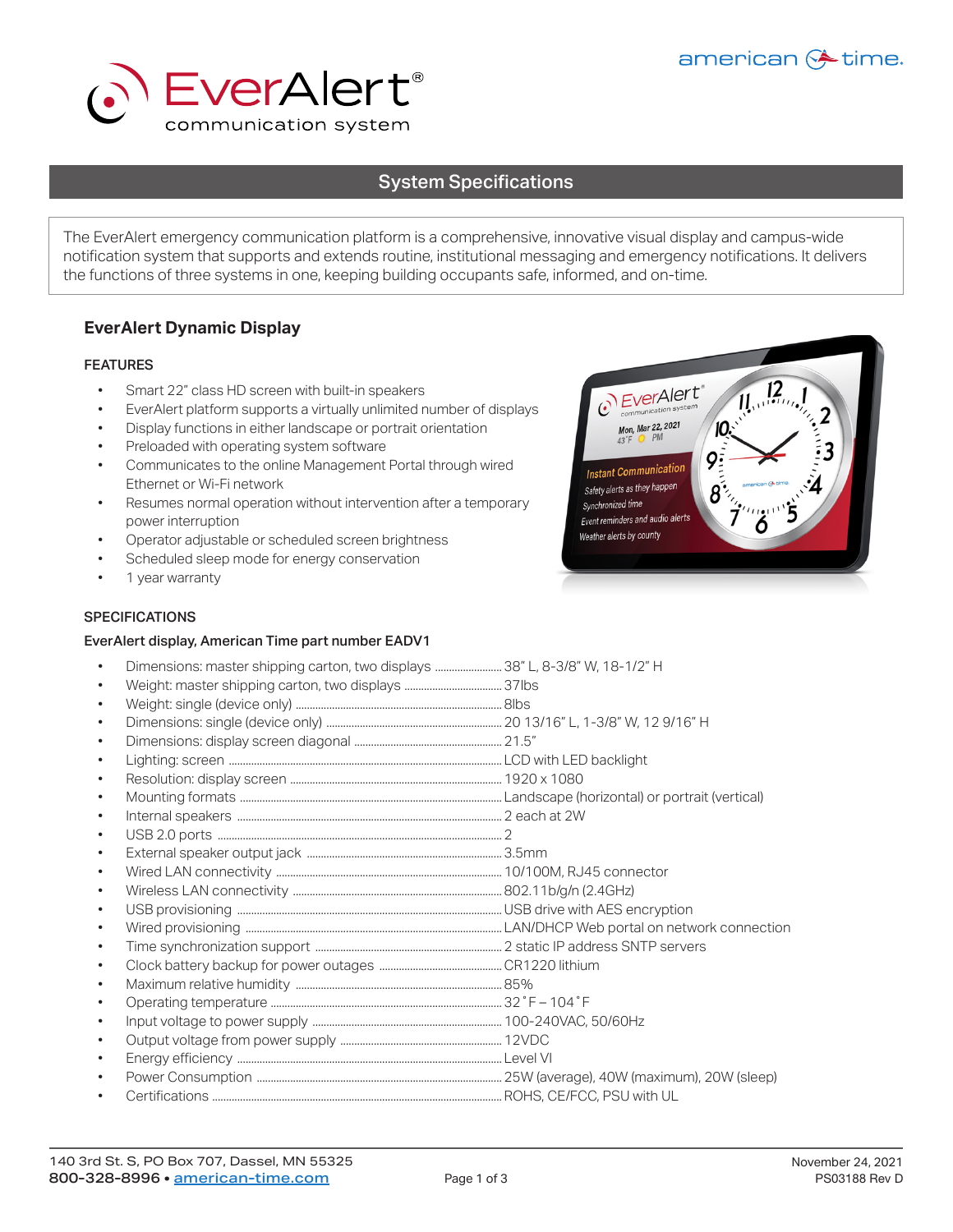# american (\* time.



# System Specifications

 $\left(\begin{matrix}0\\0\end{matrix}\right)$   $\text{EVCTA/err}_{\text{emogency communication pattern}}$ 

DYNAMIC View

### **EverAlert Dynamic View**

#### FEATURES

- Smart media player
- HDMI connection to TV/monitors<br>• EverAlert daily messaging emerge
- EverAlert daily messaging, emergency notifications, and synchronized time
- Supports HD, large-format resolutions
- Landscape display orientation
- Preloaded with operating system software
- Communicates with online Management Portal through wired Ethernet or Wi-Fi network
- 1 year warranty



#### **SPECIFICATIONS**

#### EverAlert display, American Time part number EABOX

| $\bullet$ |                                                                              |  |
|-----------|------------------------------------------------------------------------------|--|
| $\bullet$ |                                                                              |  |
| $\bullet$ | Dimensions, master shipping carton, one Dynamic View  11.25"L x 3"H x 9.25"W |  |
| $\bullet$ |                                                                              |  |
| $\bullet$ |                                                                              |  |
| $\bullet$ |                                                                              |  |
| $\bullet$ |                                                                              |  |
| $\bullet$ |                                                                              |  |
| $\bullet$ |                                                                              |  |
| $\bullet$ |                                                                              |  |
| $\bullet$ |                                                                              |  |
| $\bullet$ |                                                                              |  |
| $\bullet$ |                                                                              |  |
| $\bullet$ |                                                                              |  |
| $\bullet$ |                                                                              |  |
| $\bullet$ |                                                                              |  |
| $\bullet$ |                                                                              |  |
| $\bullet$ |                                                                              |  |
| $\bullet$ |                                                                              |  |
| $\bullet$ |                                                                              |  |

#### GENERAL DESCRIPTION

Dynamic View is a smart media player that allows you to display EverAlert platform alerts, messages, and communications on a broad range of large-format TV monitors through HDMI input. With the ability to broadcast on larger screens, organizations can more clearly communicate daily messages, precise synchronized time, and emergency alerts such as severe weather, lockdown protocols, fire drills, and more. Larger screens are particularly effective for large conference rooms, break or lunch rooms, common areas, and gymnasiums.

#### ORDERING INFORMATION

| <b>Part Number</b> | Description                                                                      |
|--------------------|----------------------------------------------------------------------------------|
|                    | <b>EABOX</b> EverAlert Dynamic View                                              |
|                    | <b>EABOX4Y</b> EverAlert Dynamic View with 4yr SaaS (Software as a Service) fees |
|                    | <b>EASSA1V1</b> EverAlert software service agreement one year term               |